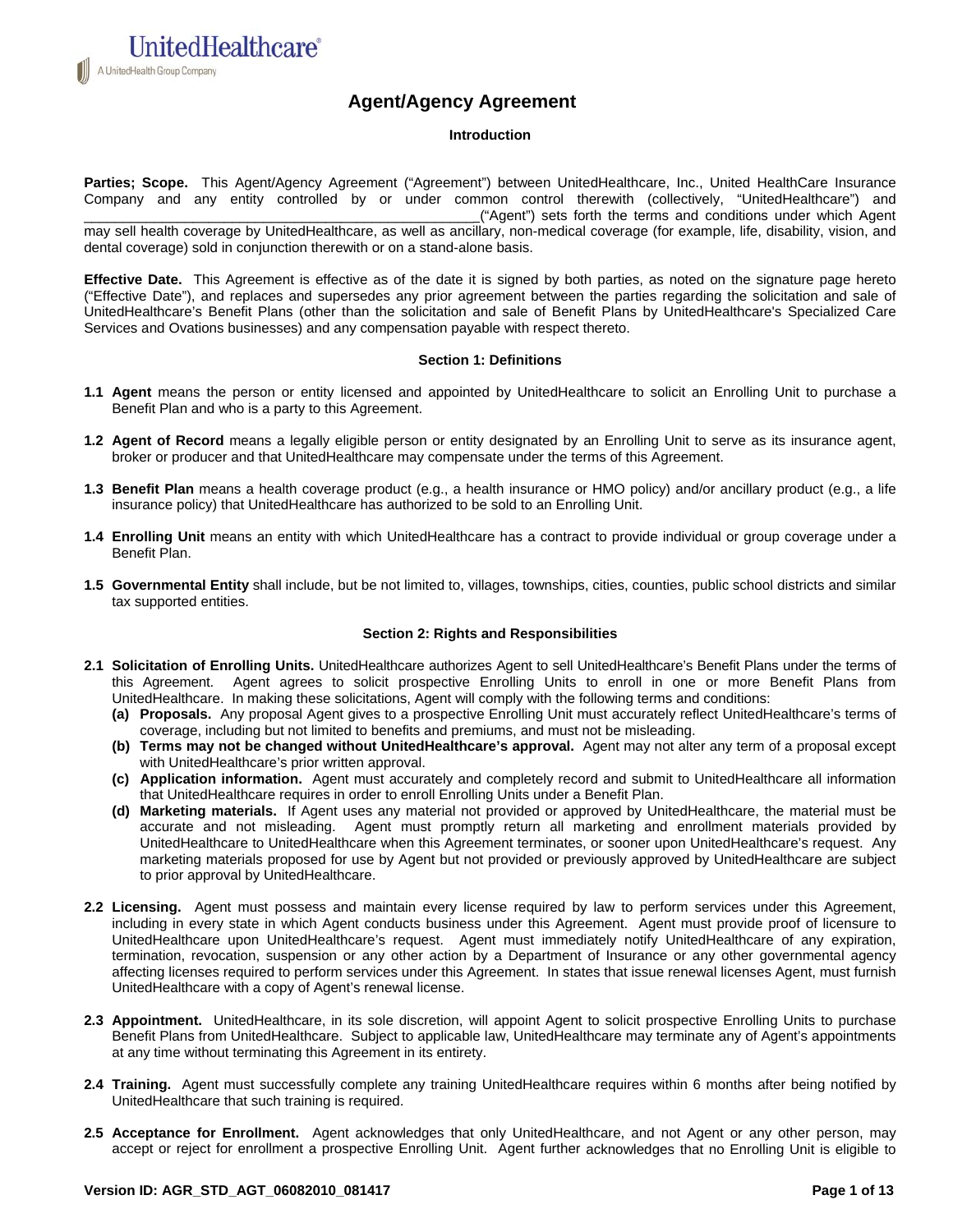receive coverage under a Benefit Plan unless and until UnitedHealthcare accepts and enrolls the Enrolling Unit and that only UnitedHealthcare, and not Agent or any other person, has the right to determine the effective date of coverage.

- **2.6 Servicing of Enrolling Units.** Agent must assist Enrolling Units in enrolling, maintaining, and renewing coverage under any applicable Benefit Plan as reasonably required by UnitedHealthcare and/or the Enrolling Unit.
- **2.7 No Combining of Businesses for Purposes of Maximizing Bonuses or Rewards.** Agent agrees that it will not create partnerships, arrange assignments, or use other devices as a means of combining business for the purpose of maximizing any bonus payment or other reward from UnitedHealthcare. This provision does not entitle Agent to receive any bonus payment(s) or reward(s) from UnitedHealthcare if Agent is not otherwise eligible to receive any such bonus payment(s) or reward(s).
- **2.8 Extent and Limitation of Agent's Authority.** Agent has no authority to act on UnitedHealthcare's behalf except as expressly provided in this Agreement. Without limiting the forgoing, Agent must not represent by word or deed that Agent has authority to (i) bind coverage; (ii) accept an applicant for coverage under a Benefit Plan; (iii) misrepresent or omit material facts in an application; (iv) collect any premium, except for the first month's premium; (v) modify or waive any Benefit Plan or any Benefit Plan's term regarding enrollment, coverage, or benefits; (vi) distribute any advertisement, circular, or promotional literature that is inaccurate, misleading, or that UnitedHealthcare has disapproved; (vii) sell any Benefit Plan or other product not expressly authorized by this Agreement; or (viii) do any other thing, on behalf of UnitedHealthcare, not expressly permitted by this Agreement.

## **2.9 Books and Records; Audit.**

- **(a) Adequate records required.** Agent must maintain adequate books and records in accordance with applicable law and standards within the health care insurance industry.
- **(b) UnitedHealthcare may audit Agent's records.** Agent agrees to permit UnitedHealthcare to inspect and audit all information and records related to services Agent performs for UnitedHealthcare under this Agreement. UnitedHealthcare must give Agent reasonable notice and conduct the inspection and audit during regular business hours.
- **2.10 Protection of Private Information.** Agent understands and acknowledges that, while performing services under this Agreement, Agent may receive from UnitedHealthcare, or create or receive on behalf of UnitedHealthcare, certain information that is defined as "Protected Health Information" ("PHI") under the privacy regulations issued under the Health Insurance Portability and Accountability Act of 1996 ("HIPAA") or "nonpublic personal information" under the Gramm-Leach-Bliley Act and implementing regulations ("GLB"), or both. In addition to the obligations listed below, Agent acknowledges that Agent satisfies the privacy and security requirements as listed in Addendum 1, which is hereby incorporated and made a part of this Agreement.

To the extent Agent provides services or assistance to UnitedHealthcare and requires access to PHI in order to perform such services or act on behalf of UnitedHealthcare, Agent shall be considered a Business Associate of UnitedHealthcare and Agent shall agree to the terms of subsections (a) through (i) of Section 2.10 of this Agreement regarding Agent's use and disclosure of this information. To the extent Agent is not acting on behalf of or at the direction of UnitedHealthcare, Agent shall not be considered a Business Associate of UnitedHealthcare.

Regardless of whether Agent is considered a Business Associate of UnitedHealthcare, Agent agrees that it will use or disclose PHI it receives from, or is created or received on behalf of, UnitedHealthcare and nonpublic personal information ("Personal Information") received from or created or received on behalf of UnitedHealthcare, only to the extent to which HIPAA, GLB or other federal or state privacy laws applicable to UnitedHealthcare would permit UnitedHealthcare to use or disclose the information.

Agent acknowledges that being considered a Business Associate of UnitedHealthcare does not automatically entitle Agent to access certain PHI and Personal Information and that UnitedHealthcare may deny broker access to PHI and Personal Information or condition such access on Agent meeting certain requirements, at UnitedHealthcare's discretion.

- **(a)** With regard to its use or disclosure of PHI or Personal Information, Agent agrees, represents and warrants to UnitedHealthcare that Agent will:
	- **(1)** not use or further disclose any PHI or Personal Information, except as permitted by this Agreement or as Required By Law;
	- **(2)** maintain and use appropriate safeguards at all times to prevent PHI or Personal Information from being used or disclosed, except as permitted by this Agreement or Required By Law; and
	- **(3)** ensure that any subcontractor or agent to whom Agent provides any PHI or Personal Information agrees, in writing, to abide by the same conditions and restrictions with regard to the PHI or Personal Information that apply to Agent, including, without limitation, all of the requirements of this Section 2.10, subsections (a) through (i).
- **(b)** With regard to its use or disclosure of PHI, Agent hereby agrees, represents and warrants to UnitedHealthcare that Agent will, in the time and manner designated by UnitedHealthcare:
	- (1) report promptly to UnitedHealthcare if Agent becomes aware of any use or disclosure of any PHI that is not permitted by this Agreement;
	- (2) mitigate, to the extent practicable, any harmful effect caused by Agent's violation of the terms of this Agreement;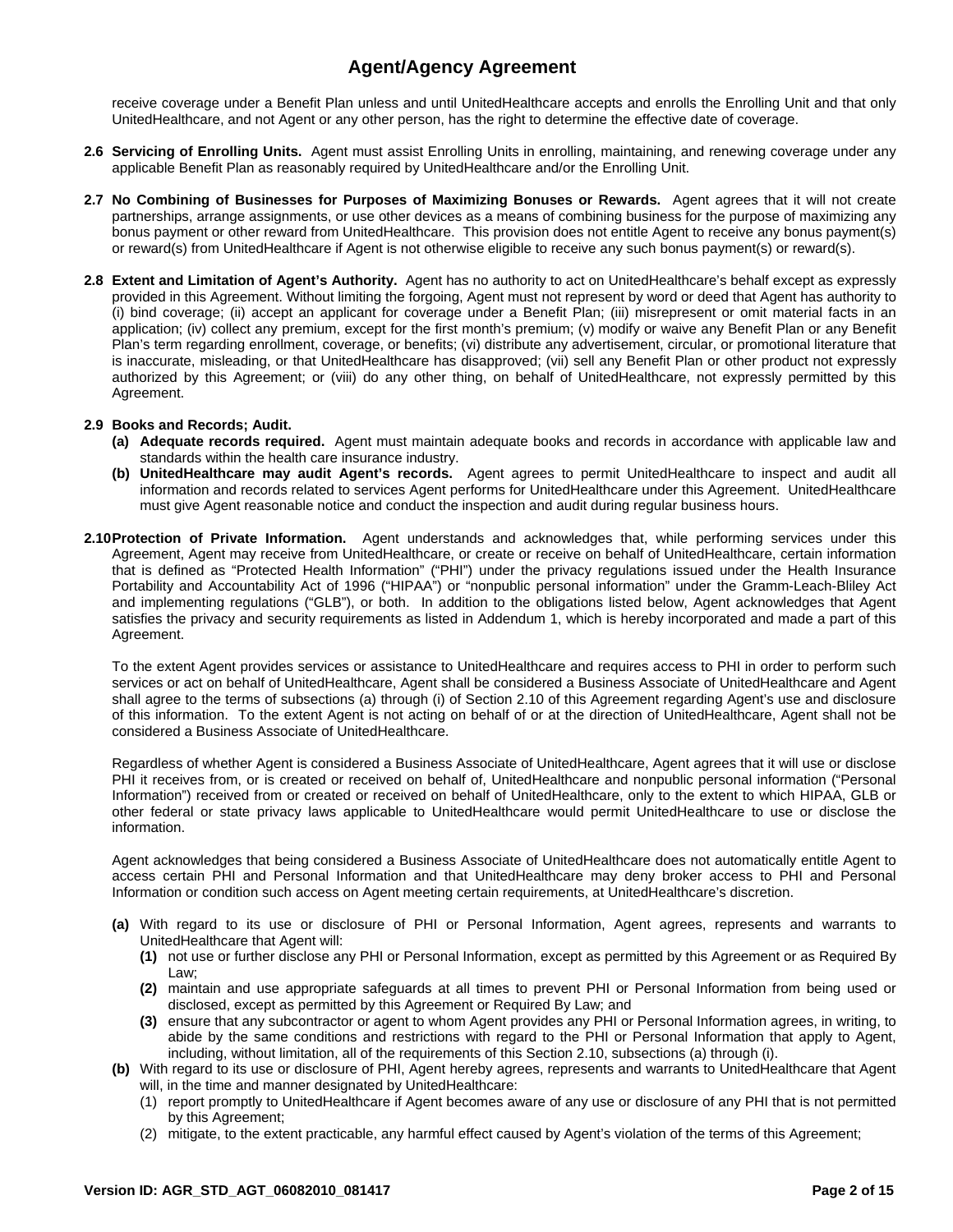- (3) make available to UnitedHealthcare (or to an Individual, if directed to do so by UnitedHealthcare) PHI in a Designated Record Set, so that UnitedHealthcare may respond to an Individual's Request For Access to information about the Individual in accord with the HIPAA privacy regulation;
- (4) Amend or correct PHI in a Designated Record Set in accord with the HIPAA privacy regulation;
- (5) document disclosures of PHI and information related to disclosures by Agent that will permit for UnitedHealthcare to respond to a request from an Individual for an Accounting of Disclosures of PHI in accord with the HIPAA privacy regulations;
- (6) make available to UnitedHealthcare (or to an Individual, if directed to do so by UnitedHealthcare) the information documented under subsection (b)(5) above, that would permit UnitedHealthcare to respond to a request from an Individual for an Accounting of Disclosures, in accordance with the HIPAA privacy regulations; and
- (7) Make its internal practices, books and records relating to the use and disclosure of PHI available to UnitedHealthcare and the Secretary of Health and Human Services ("the Secretary") for purposes of determining UnitedHealthcare's compliance with the HIPAA privacy regulations. Information provided under this subsection must be provided in the time and manner designated by the Secretary, as well as in the time and manner designated by UnitedHealthcare.
- **(c)** With regard to its use and/or disclosure of electronic protected health information ("EPHI"), as such term is defined by the Security Standards published on February 20, 2003 at 68 Fed. Reg. 8334 *et seq.* (45 C.F.R. Parts 160, 162 and 164) as hereafter amended ("HIPAA Security Rule"), Agent shall:
	- **(1)** Implement administrative, physical, and technical safeguards that reasonably and appropriately protect the confidentiality, integrity, and availability of the EPHI that Agent creates, receives, maintains or transmits on behalf of UnitedHealthcare;
	- **(2)** Ensure that any and all of our subcontractors or agents to whom Agent provides EPHI agrees, in writing, to implement reasonable and appropriate safeguards to protect such EPHI; and
	- **(3)** Report to UnitedHealthcare any Security Incident (as defined in 45 CFR Section 164.304) relating to EPHI of which Agent become aware, in accordance with its standard reporting procedures.
- **(d)** From and after the compliance date applicable to UnitedHealthcare with respect to the Standards for Electronic Transactions and Code Sets promulgated at 45 CFR parts 160 and 162 (EDI Rules), Agent will take all steps necessary and appropriate to ensure that Agent complies with the applicable provisions of the EDI Rules.
- **(e)** Each term and condition of this Section 2.10 that is required by HIPAA or GLB is effective on the date the applicable HIPAA regulations and/or GLB apply to UnitedHealthcare or this Agreement, respectively.
- **(f)** When this Agreement terminates, regardless of the reason, Agent must return to UnitedHealthcare or destroy all PHI and Personal Information, and retain no copies in any form whatsoever. This provision applies to PHI and/or Personal Information that is in the possession of subcontractors, vendors or agents of Agent.
- **(g)** Unless otherwise specified in this Agreement, all capitalized terms in this Agreement not otherwise defined have the meaning established by HIPAA, as amended from time to time.
- **(h)** UnitedHealthcare and Agent agree to take such action as is necessary to amend this Agreement from time to time as is necessary for UnitedHealthcare to comply with the requirements of HIPAA, the HIPAA privacy regulations, HIPAA Security Rule, GLB and other federal and state privacy and consumer rights laws and regulations applicable to UnitedHealthcare. Agent agrees to cooperate with and assist UnitedHealthcare in order for UnitedHealthcare to meet its obligations under applicable privacy laws and regulations.
- **(i)** This Section 2.10 survives termination of this Agreement.
- **(j)** The terms and conditions of this section required by HIPAA shall be construed in light of any applicable interpretation of or guidance on the HIPAA privacy regulation or Security Rule issued by the Secretary from time to time. Any ambiguity in this Section 2.10 shall be resolved in favor of a meaning that permits UnitedHealthcare to comply with applicable laws and regulations.
- **(k)** ARRA
	- **(1) Definitions.** All capitalized terms used in this section not otherwise defined in this Agreement have the meanings established for purposes of the Health Insurance Portability and Accountability Act of 1996 and its implementing regulations (collectively, "**HIPAA**") and ARRA, as each is amended from time to time. "**Breach**" shall mean the acquisition, access, use or disclosure of PHI in a manner not permitted by the Privacy Rule that compromises the security or privacy of the PHI as defined, and subject to the exceptions set forth, in 45 C.F.R. 164.402. "**Compliance Date**" shall mean, in each case, the date by which compliance is required under ARRA and/or its implementing regulations, as applicable; provided that, in any case for which that date occurs prior to the Effective Date of this Agreement, the Compliance Date shall mean the Effective Date of this Agreement. "**Affiliate**", for purposes of this section, shall mean any entity that is a subsidiary of UnitedHealth Group. "**Services"** shall mean, to the extent and only to the extent they involve the creation, use or disclosure of PHI, the services provided by Agent, acting as a Business Associate, to UnitedHealthcare, in its role as a Covered Entity, under the Agreement, as amended by written agreement of the Parties from time to time. All references in this section to ARRA shall be deemed to include all associated implementing regulations, when and as each is effective.
	- **(2) Agent's Obligations.** With regard to its use and/or disclosure of PHI, as of the respective Compliance Date of each referenced obligation, Agent agrees to: (a) comply with the HIPAA Security Rule requirements in accordance with 42 U.S.C. § 17931; (b)without unreasonable delay, and in any event on or before 48 hours after its Discovery by Agent, notify UnitedHealthcare of any incident that involves an unauthorized acquisition, access, use, or disclosure of PHI, even if Agent believes the incident will not rise to the level of a Breach, including in the notification, to the extent possible, and supplement the notification on an ongoing basis with: (i) the identification of all individuals whose Unsecured PHI was or is believed to have been involved, (ii) all other information reasonably requested by UnitedHealthcare to enable UnitedHealthcare to perform and document a risk assessment in accordance with 45 C.F.R. Part 164 subpart D with respect to the incident to determine whether a Breach of Unsecured PHI occurred,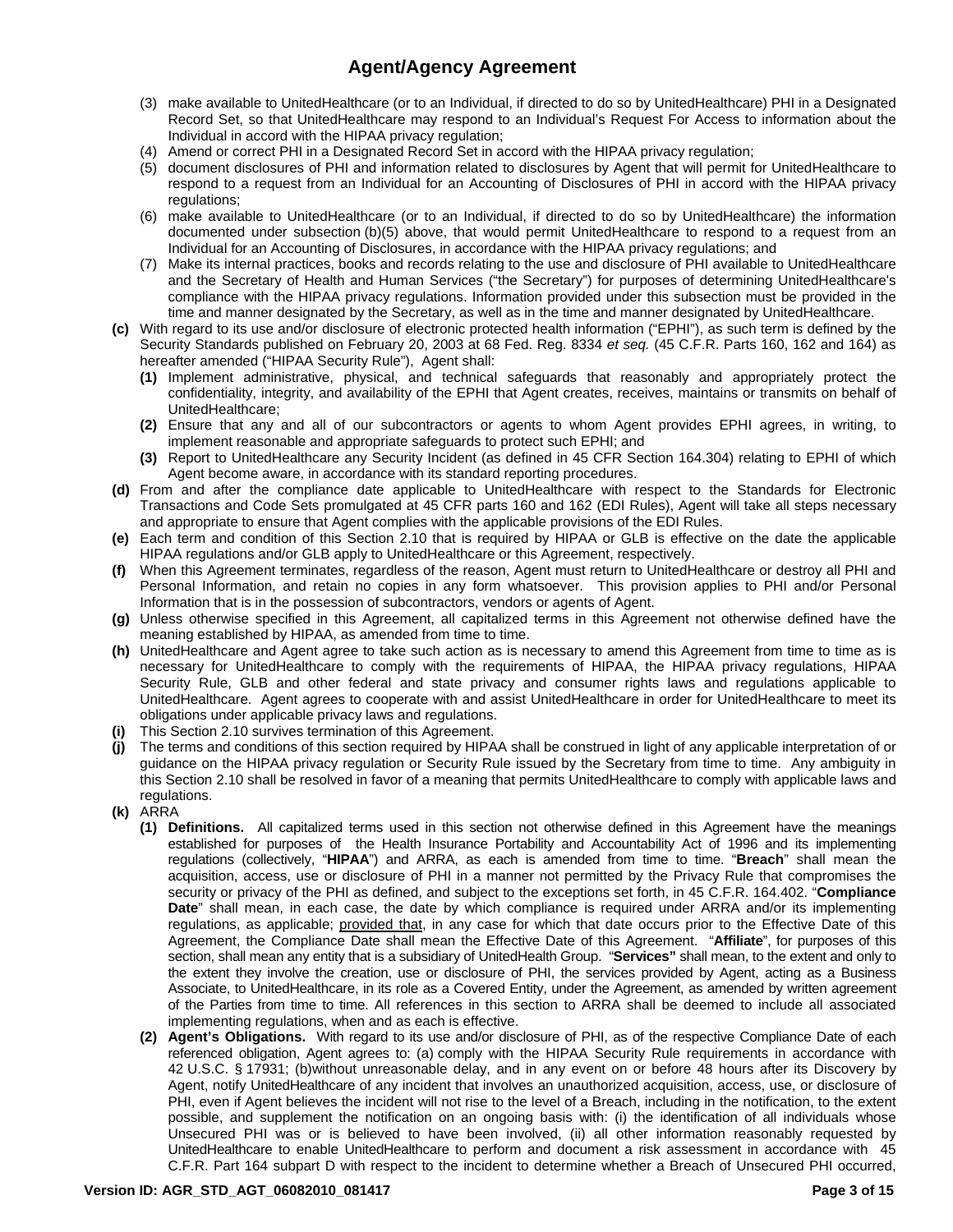and (iii) all other information reasonably necessary to provide notice to individuals, HHS and/or the media, all in accordance with the data breach notification requirements set forth in 42 U.S.C. § 17932 and 45 C.F.R. Parts 160 & 164 subparts A, D, & E as of their respective Compliance Dates. Notwithstanding the foregoing, in UnitedHealthcare's sole discretion and in accordance with its directions, Agent shall conduct, or pay the costs of conducting, an investigation of any incident required to be reported under this Section 2(b) and shall provide and/or pay the costs of providing, the required notices as set forth in this Section 2(b); (c) request, use and/or disclose only the minimum amount of PHI necessary to accomplish the permitted purpose of the request, use or disclosure; provided, that Agent shall comply with 42 U.S.C. § 17935(b); and (d) comply in all respects with all its other obligations in accordance with ARRA, including without limitation, 42 U.S.C. §§ 17934(b),17935(c), (d) & (e), and 17936(a) & (b).

## **2.11 Insurance and Indemnification.**

- **(a) Insurance.** Agent must maintain general liability, professional liability, and errors and omissions insurance or bonds in amounts and in forms standard and adequate for Agent's business and agreeable to UnitedHealthcare. Agent must provide UnitedHealthcare proof of insurance upon UnitedHealthcare's request. Agent must immediately notify UnitedHealthcare in writing if Agent's insurance terminates, is cancelled, suspended, or changes in a material way, including but not limited to a change in the amount of insurance.
- **(b) Indemnification.** UnitedHealthcare and Agent will indemnify, hold harmless and defend the other from and against any and all claims, litigations, losses, liabilities, costs, and other expenses incurred as a result of a material breach of the terms of this Agreement. Agent will indemnify and hold harmless UnitedHealthcare (including its directors, officers, attorneys, and employees) from any claims, liability, judgments, damages or costs (including reasonable attorneys' fees) asserted or awarded against or incurred by UnitedHealthcare as a result of any act, error, or omission of Agent.
- **2.12 Provision of Materials; Training.** UnitedHealthcare will furnish Agent with materials and training that, in UnitedHealthcare's sole judgment, are necessary for Agent to perform Agent's duties under this Agreement.
- **2.13 Federal Crime Control Act.** By signing this Agreement, Agent certifies that Agent has not been convicted of, or pled guilty or no contest, to any criminal felony involving dishonesty or breach of trust and has not been convicted of an offense under Section 1033 of the Violent Crime Control and Law Enforcement Act of 1994. Agent further agrees to notify UnitedHealthcare, in writing, immediately upon receiving notice of any misdemeanor or felony charges or any actions including, but not limited to, convictions by any governmental authority for commission of any act involving fraud, dishonesty, breach of trust, theft, misappropriation of money, or breach of any fiduciary duty.
- **2.14 Compliance with Company Rules.** Agent will abide by all applicable UnitedHealthcare policy and procedures and written notices provided to Agent.

## **Section 3: Compensation**

- **3.1 Compensation Payable to Agent.** UnitedHealthcare will compensate Agent for Agent's services during the term of this Agreement in accordance with the terms and conditions set forth in any applicable commission, bonus or other compensation schedule or information (as determined solely by UnitedHealthcare) that may be made available by UnitedHealthcare from time to time. Notwithstanding anything to the contrary contained in this Agreement or any such compensation schedule or information, UnitedHealthcare will not compensate Agent under the terms of this Agreement, except with respect to all Enrolling Units (regardless of the effective date of coverage by UnitedHealthcare) for which (a) Agent is the Agent of Record, (b) Agent continues to service the Enrolling Unit (regardless of whether the writing agent is affiliated with Agent), and (c) UnitedHealthcare determines, in its sole discretion, that it may legally compensate Agent. Notwithstanding anything to the contrary in this Agreement, no compensation will be paid on any Enrolling Unit where the Agent is not receiving base commissions. In addition, UnitedHealthcare will not pay, nor shall Agent accept, any compensation on any Enrolling Unit where the Agent receives compensation directly from the Enrolling Unit or is otherwise acting as a consultant for the Enrolling Unit, unless UnitedHealthcare first receives a written consent, in a form acceptable to UnitedHealthcare, from the Enrolling Unit authorizing UnitedHealthcare to compensate the Agent on such Enrolling Unit; provided, however in no instance will UnitedHealthcare pay, nor shall Agent accept, any compensation on any Enrolling Unit that is a Governmental Entity, where the Agent receives compensation directly from the Governmental Entity or is otherwise acting as a consultant of the Government Entity.
- **3.2 Payment.** UnitedHealthcare will compensate Agent monthly; provided, however, that UnitedHealthcare will only compensate Agent with respect to any particular Enrolling Unit within 60 days after UnitedHealthcare receives payment of that Enrolling Unit's monthly contract charges.
- **3.3 Commissions on Hold.** UnitedHealthcare may, at its discretion, place compensation of Agent on hold, if based on Agent's information on file with UnitedHealthcare, Agent no longer complies with the terms of this Agreement. Agent agrees to forfeit any compensation placed on hold, if the cause of such hold has not been resolved within six (6) months of the hold's effective date, as indicated on a hold notification letter or commissions statement.
- **3.4 Modification or Termination of Compensation.** UnitedHealthcare may terminate or amend any base commission payable to Agent with respect to any Enrolling Unit (regardless of the original effective date of coverage by UnitedHealthcare) at any time by notifying Agent (in a manner consistent with the terms of this Agreement) 30 or more days before the effective date of the termination or amendment.

## **Version ID: AGR\_STD\_AGT\_06082010\_081417 Page 4 of 15**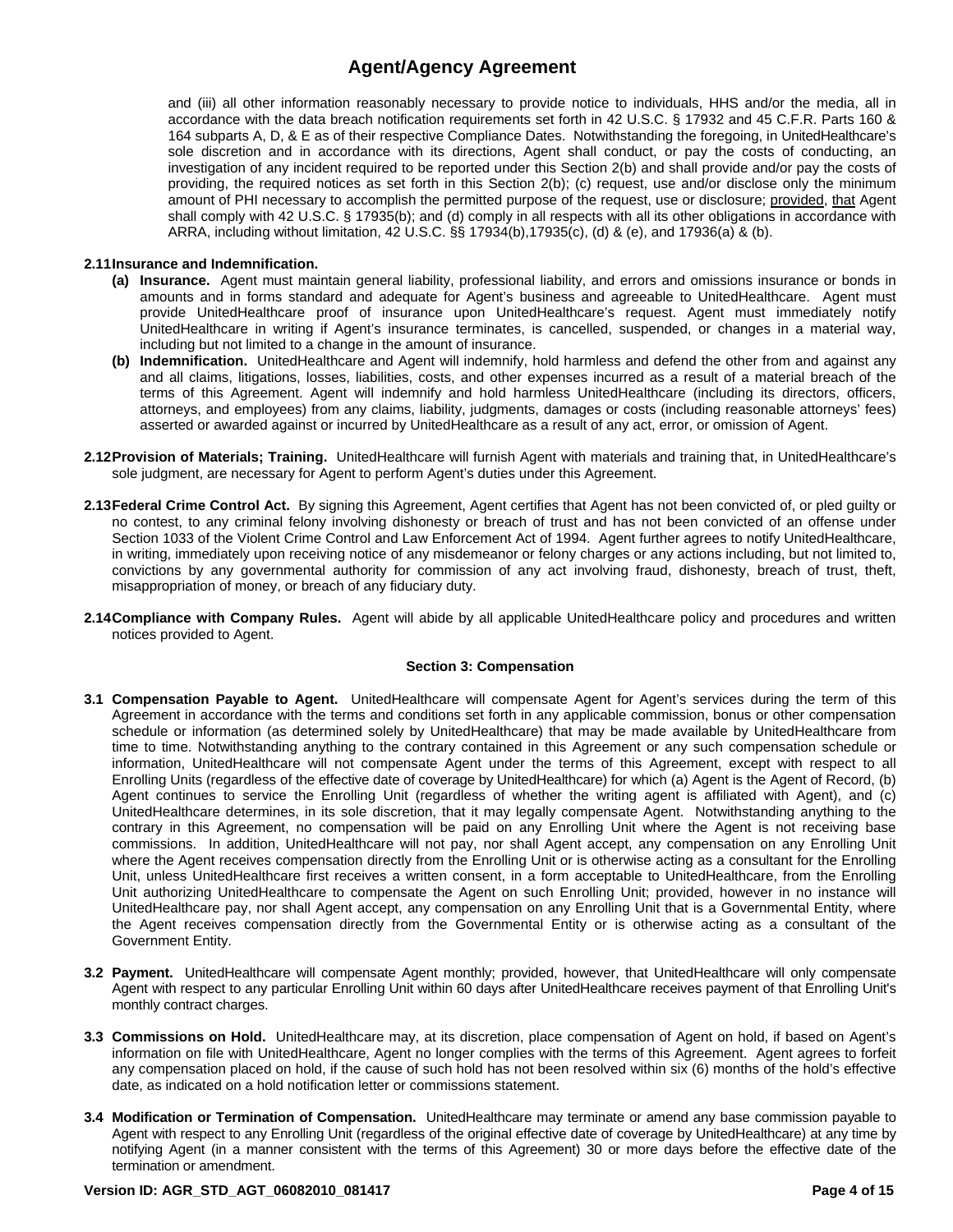UnitedHealthcare has the right to exclude any case from eligibility for any and all bonus programs if it determines, at its sole discretion, that including the case in the bonus program would create an actual or perceived conflict of interest for an agent and a customer. UnitedHealthcare has the right to exclude any case from eligibility for any bonus program for any reason.

UnitedHealthcare may terminate or amend any override, bonus or other recognition or reward program applicable to Agent at any time for any reason without prior notice to Agent.

**3.5 Disclosure.** All compensation payable to Agent under this Agreement is subject to disclosure or reporting by UnitedHealthcare to any government or regulatory agency or to any third party, including any customer or prospective customer of UnitedHealthcare. UnitedHealthcare will determine, in its sole discretion, the party or parties to which it will disclose any such compensation, the frequency with which it will make any such disclosures, and the amount and type of compensation required to be disclosed. Agent agrees to disclose any compensation that Agent receives under this Agreement as required by applicable law. In addition, Agent shall notify UnitedHealthcare, as outlined in the Notice provision of this Agreement, if Agent receives any compensation directly from an actual or prospective Enrolling Unit that is a Governmental Entity. Such notice shall include the name of such Enrolling Unit, a description of the services provided to such Enrolling Unit, and the amount of compensation received.

## **3.6 Adjustments.**

- **(a)** Each party agrees to promptly notify the other upon becoming aware of an incorrect payment amount. Subject to subsections (b) and (c) below, Agent agrees to promptly remit to UnitedHealthcare any amounts overpaid pursuant to this Agreement.
- **(b)** UnitedHealthcare may correct an overpayment error by notifying Agent of the error and asking for repayment. At its sole option, UnitedHealthcare may instead recover overpayments from Agent by offsetting the overpayment against future compensation and notifying Agent of the offset and the reason for it.
- **(c)** UnitedHealthcare will not adjust any incorrect payments to Agent except for payments made within two years prior to the date of adjustment. In this regard, neither Agent nor UnitedHealthcare may assert a claim against the other relating to an incorrect payment amount under the terms of this Agreement unless such claim is made (and the resulting adjustment is commenced) within two years of the date of said incorrect payment.
- **(d)** If UnitedHealthcare incurs any costs in collecting reimbursement of an overpayment from Agent, including but not limited to collection agency and attorney fees but not including the costs of offsetting future payments, Agent will pay UnitedHealthcare's costs, as applicable.
- **(e)** Notwithstanding anything in this Agreement or any compensation schedule to the contrary, UnitedHealthcare will not pay any amount to Agent that exceeds a maximum prescribed by any applicable law.
- **3.7 No Compensation to Other Agents.** UnitedHealthcare will not pay compensation to any other agent, broker or producer under the terms of this Agreement. Agent agrees to defend, indemnify and hold harmless UnitedHealthcare if an agent, broker or producer (other than Agent) makes a claim for compensation against UnitedHealthcare under the terms of this Agreement.

## **3.8 Taxes.**

- **(a) Agent solely responsible for taxes.** Agent acknowledges that Agent is not UnitedHealthcare's employee and that Agent is solely responsible for reporting and paying any tax or other cost assessed on the basis of UnitedHealthcare's payment of compensation to Agent under this Agreement.
- **(b) UnitedHealthcare will not withhold for taxes.** Agent acknowledges and agrees that UnitedHealthcare will not withhold any amount of compensation for Agent's taxes, including but not limited to income tax, social security and Medicare tax, workers compensation taxes or costs; unemployment compensation taxes or costs; or any other tax, cost, fee or charge related to Agent's compensation for services under this Agreement.

## **Section 4: Agent of Record**

- **4.1 Designation of Agent of Record.** UnitedHealthcare will consider Agent to be Agent of Record for every Enrolling Unit sold by Agent under the terms of this Agreement unless and until an Enrolling Unit asks UnitedHealthcare to change its Agent of Record to a different agent.
- **4.2 Change in Agent of Record.** Notwithstanding the forgoing, UnitedHealthcare may, in good faith, change an Enrolling Unit's Agent of Record at any time for any reason in accordance with applicable law and the following provisions are not intended to limit this right in any way.
	- **(a) Written request from Enrolling Unit.** In its sole discretion, UnitedHealthcare will recognize a request to change an Agent of Record only if it is in writing and is from the Enrolling Unit, and not from Agent or any other person. If an Enrolling Unit asks UnitedHealthcare to change its Agent of Record, UnitedHealthcare will determine the effective date of the change in its sole discretion.
	- **(b) Termination Events.** Upon occurrence of at least one of the termination events described in Sections 5.3 through 5.8 of this Agreement, UnitedHealthcare will no longer recognize Agent as any Enrolling Unit's Agent of Record.

## **Section 5: Term and Termination**

**5.1 Term.** This Agreement is effective from the Effective Date until terminated in accordance with this Section 5.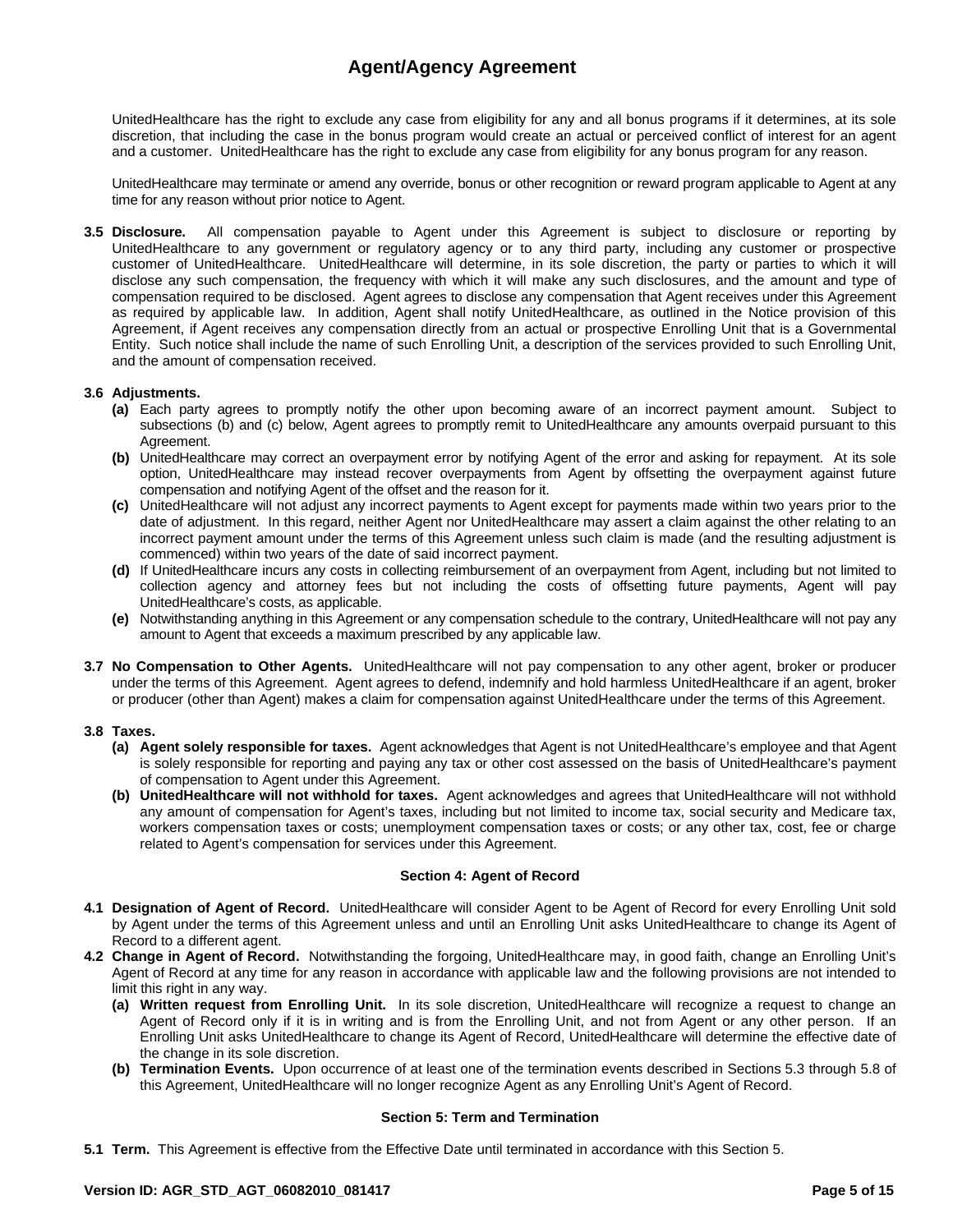- **5.2 Termination for any Reason.** UnitedHealthcare or Agent may terminate this Agreement at any time, for any reason, by providing written notice of termination to the other party 60 or more days before the effective date of termination.
- **5.3 Termination for Loss of License.** If, at any time during the term of this Agreement, Agent does not have, or fails to maintain, a license required to perform services or receive compensation under this Agreement (including if Agent's license is revoked by a licensing or regulatory agency but not including a temporary suspension of Agent's license), it shall be considered a material breach of this Agreement by Agent and this Agreement shall be terminated effective as of the date that Agent first lost, or failed to maintain, the license without regard to when UnitedHealthcare learns of the loss of, or failure to maintain, the license or when UnitedHealthcare notifies Agent that this Agreement has been terminated. UnitedHealthcare may recover any compensation paid to Agent after Agent loses or fails to maintain any such license.
- **5.4 Termination Upon Cessation of Agent's Business.** This Agreement shall terminate automatically upon Agent's death, dissolution, receivership, insolvency, or bankruptcy.
- **5.5 Termination for Agent's Breach.** If Agent breaches a material term of this Agreement (including, but not limited to, Sections 2.1(d) (marketing materials), 2.2 (licenses), 2.8 (authority), 2.10 (privacy), 2.11 (insurance)), UnitedHealthcare may terminate this Agreement immediately by notifying Agent in writing of the effective date of termination. The effective date of termination pursuant to this Section 5.5 may be the date of the breach, or any later date that UnitedHealthcare specifies in the notice of termination.
- **5.6 Termination for Disciplinary Action.** If a licensing or regulatory agency subjects Agent to any disciplinary sanction (for example, a reprimand or temporary suspension of Agent's license), UnitedHealthcare may terminate the Agreement by providing written notice to Agent effective upon receipt of the notice, or any later date that UnitedHealthcare specifies in the notice. No compensation will be payable to Agent for services rendered during any period in which Agent's license is temporarily suspended. UnitedHealthcare may recover any compensation paid to Agent during any period in which Agent's license is temporarily suspended.
- **5.7 Termination for Fraud.** If Agent engages in, or knowingly assists another to commit, fraudulent or dishonest activity in connection with the solicitation, enrollment or renewal of any Enrolling Unit, this Agreement shall terminate effective as of the date on which Agent engaged in or assisted with such activity without regard to when UnitedHealthcare learns of the fraudulent or dishonest activity or when UnitedHealthcare notifies Agent that this Agreement has been terminated. UnitedHealthcare may recover any compensation paid to Agent after Agent engaged in, or knowingly assisted another to commit, the fraudulent or dishonest act without regard to when Agent actually earned such compensation.
- **5.8 Termination based on Acquisition or Merger.** UnitedHealthcare may terminate this Agreement in the event that (i) Agent merges with, or is acquired by, a competitor of UnitedHealthcare; or (ii) a competitor of UnitedHealthcare acquires substantially all of the assets of Agent.
	- **(a) Competitor defined.** A competitor of UnitedHealthcare for purposes of this provision includes any entity (including any such entity's affiliates) that, in the ordinary course of its business, is in direct or indirect competition with UnitedHealthcare.
	- **(b) Notice.** Agent must provide at least 60 days prior notice to UnitedHealthcare of the closing date of any transaction described in this Section. Upon request, and subject to any applicable confidentiality restrictions or obligations, Agent must provide UnitedHealthcare any and all information about the transaction that Company reasonably requests.
	- **(c) Procedure.** Upon receipt of such notice from Agent, UnitedHealthcare may terminate this Agreement, in whole or in part, immediately by providing written notice to Agent. If the Agreement is not terminated in its entirety, UnitedHealthcare must specify in its termination notice the portions hereof that shall be terminated in accordance with this Section.

## **5.9 Effect of Termination.**

- **(a) No solicitation permitted.** Agent may not solicit or sell Benefit Plans to Enrolling Groups after this Agreement has been terminated.
- **(b) Compensation.** If this Agreement is terminated pursuant to Section 5.2 above, UnitedHealthcare will continue to pay Agent compensation for Enrolling Units previously enrolled by Agent as long as the Enrolling Unit has an in-force Benefit Plan with UnitedHealthcare, Agent is the Enrolling Unit's Agent of Record and continues to service the Enrolling Unit, and Agent is legally eligible to receive compensation in UnitedHealthcare's sole discretion.
- **(c) Material breach.** Upon termination of this Agreement pursuant to Section 5.3 (loss of license), 5.4 (Agent's death or dissolution), 5.5 (material breach), 5.6 (disciplinary action), or 5.7 (fraudulent activity), Agent will no longer be entitled to compensation under this Agreement and UnitedHealthcare shall cease paying such compensation to Agent or any other person under the terms of this Agreement.
- **5.10 Termination of Appointment or Authority to Sell.** UnitedHealthcare may terminate Agent's appointment(s) or authority to sell UnitedHealthcare products at any time for any reason without terminating this Agreement in its entirety. UnitedHealthcare may, in its sole discretion, continue to pay Agent compensation under the terms of this Agreement if Agent is legally eligible to receive compensation.
- **5.11 Survival.** The following provisions shall survive termination of this Agreement: Sections 2.7; 2.9(b); 2.10; 2.11; 3 and 4 (in their entirety); 5.3, 5.6 and 5.7 (regarding recovery of compensation paid to Agent); 5.9; 6.1; and 7 (in its entirety).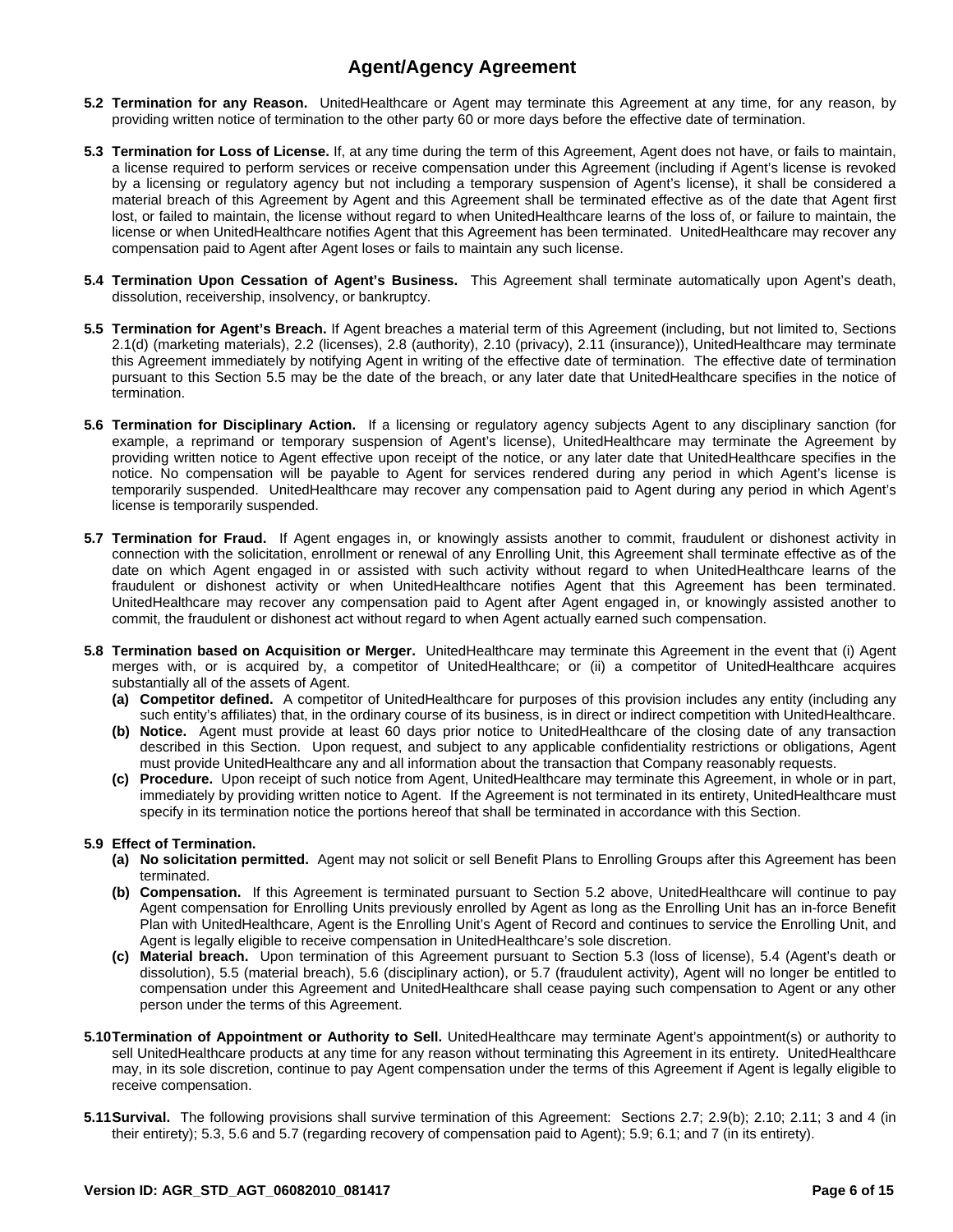## **Section 6: Dispute Resolution**

**6.1 Good Faith Negotiation Required.** UnitedHealthcare and Agent agree to work together in good faith to resolve any disputes arising under this Agreement. If after at least ninety (90) days following the date one party sent written notice of the dispute to the other party the dispute is not resolved, any party may pursue resolution of the dispute by other means.

## **Section 7: Miscellaneous and Administrative**

- **7.1 Agreement is Confidential.** Agent agrees not to disclose this Agreement, or any term of it, to any third party without the prior written consent of UnitedHealthcare, except as required by law. This section does not prohibit Agent from disclosing the compensation that Agent receives from UnitedHealthcare to actual or prospective Enrolling Units.
- **7.2 Relationship of the Parties.** Agent is an independent contractor and is not UnitedHealthcare's employee. This Agreement does not create any other relationship between the parties, including joint venture or agency.
- **7.3 Compliance with Law.** The parties agree to comply with applicable laws and regulations while performing their obligations under this Agreement, regardless of whether such laws or regulations are specifically referred to in this Agreement. Agent acknowledges that UnitedHealthcare and its affiliates may have government contracts under which UnitedHealthcare must require its contractors to comply with certain laws that would not otherwise apply to it. Agent agrees to comply with these laws.
- **7.4 Amendment.** This Agreement, including any Addendums attached hereto, may be amended only as provided in this Section 7.4.
	- **(a) How UnitedHealthcare may amend.** UnitedHealthcare may amend this Agreement by providing written notice of the amendment and its effective date to Agent 30 or more days before the proposed effective date of such amendment (unless the amendment is a regulatory amendment under (2)(B) of this section).
		- **(1) Form of notice.** UnitedHealthcare may notify Agent of proposed amendments by correspondence addressed directly to Agent, or by conspicuous notice in a publication (including but not limited to a newsletter or web site) to which Agent has general access.
		- **(2) Effective date.** 
			- **(A) Non-regulatory amendment.** A proposed amendment will become automatically effective without Agent's written agreement unless Agent notifies UnitedHealthcare that Agent is terminating this Agreement before the effective date of the amendment.
			- **(B) Regulatory amendment.** If UnitedHealthcare proposes an amendment to bring it or Agent into compliance with an applicable law or regulation (including an interpretation of law by a regulatory agency or court), the amendment is effective immediately upon notice to Agent, or upon any other date specified by UnitedHealthcare in the notice.
	- **(b) Other amendments.** Any other amendment must be in writing, signed by both parties, and must specify the effective date of the amendment.

## **7.5 Assignment.**

- **(a) UnitedHealthcare may assign.** UnitedHealthcare may assign all or any of its rights and responsibilities under this Agreement to any entity controlling, controlled by, or under common control with UnitedHealthcare.
- **(b) UnitedHealthcare may use administrative service providers.** Agent acknowledges and agrees that persons and entities under contract with UnitedHealthcare may perform certain of UnitedHealthcare's administrative services under this Agreement.
- **(c) Agent may assign only with UnitedHealthcare's consent.** Agent may not assign any of its rights, responsibilities or compensation payable under this Agreement to any person or entity without the written consent of UnitedHealthcare.
- **7.6 Notices.** The parties agree that any written notice required or permitted by this Agreement (except when UnitedHealthcare provides notice of proposed amendments by publication) is effective if addressed to the other party at the address listed below.

| City, State ZIP: Shelton, CT 06484 |  | <b>Notices to UnitedHealthcare:</b><br>Title: UnitedHealthcare/Oxford Commissions<br>Address: 4 Research Drive | <b>Notices to Agent:</b><br>Name on file with UnitedHealthcare at the time of the notice<br>Address on file with UnitedHealthcare at the time of the notice |
|------------------------------------|--|----------------------------------------------------------------------------------------------------------------|-------------------------------------------------------------------------------------------------------------------------------------------------------------|
|------------------------------------|--|----------------------------------------------------------------------------------------------------------------|-------------------------------------------------------------------------------------------------------------------------------------------------------------|

E-mail: OxProducerComp@uhc.com E-mail on file with UnitedHealthcare at the time of the notice Fax: 888-289-0069 Fax on file with UnitedHealthcare at the time of the notice

- **(a) Update addresses.** Agent will promptly notify UnitedHealthcare in writing of any change in address. This notice will be deemed to have been properly provided if addressed to the last known address of UnitedHealthcare. For purposes of this Section 7.6, "address" includes an electronic mail ("e-mail") address.
- **(b) When notice deemed received.** Notice sent by mail will be deemed to have been received 3 days after mailing by first-class, postage pre-paid United States mail. Notice sent by any other means will be deemed to have been received when actually received by the receiving party. If notice is served by facsimile or e-mail, notice will be presumed to have been received 24 hours after being sent, unless the receiving party rebuts this presumption with contrary proof.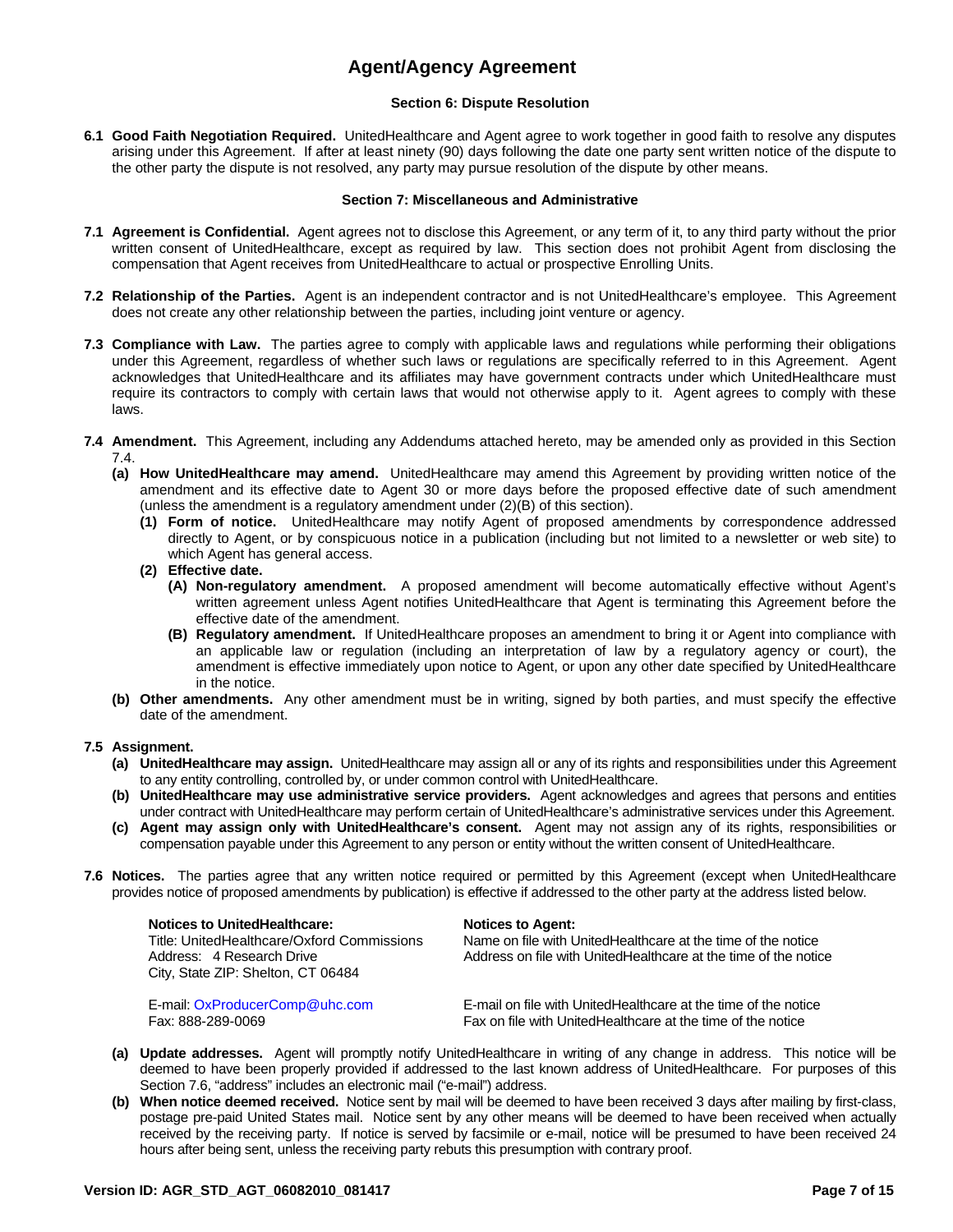- **7.7 Entire Agreement.** This Agreement (including any compensation schedules or Addendums that are attached hereto or incorporated into this Agreement by reference) constitutes the entire agreement between UnitedHealthcare and Agent and supersedes any prior agreement, oral or written, between the parties concerning the subject matter of this Agreement.
- **7.8 No Waiver.** This Agreement may be amended or modified, and any of the terms or conditions hereof may be waived, only in the manner set forth above. Any waiver by any party of any condition, or of the breach of any provision or term contained in this Agreement, in any one or more instances, shall not be deemed to be nor construed as a further or continuing waiver of any such condition, or of the breach of any other provision or term of this Agreement.
- **7.9 Severability.** If any provision of this Agreement is held invalid for any reason, the validity of the remainder of the Agreement will not be affected.
- **7.10 Headings.** Bold-faced headings are intended as reference guides only and are not to be considered part of the Agreement.
- **7.11 Signatory authority.** UnitedHealthcare and Agent each represent and warrant that the person signing this Agreement has the authority to do so and is acting within the scope of his or her authority.

The parties hereby agree on the terms and conditions of this Agreement. In addition, each party hereby certifies that it has not modified, changed or altered, in any way, any provision of this Agreement prior to the execution hereof.

| <b>For UnitedHealthcare:</b>                         | For Agent or Agency: |
|------------------------------------------------------|----------------------|
|                                                      |                      |
|                                                      |                      |
| Signature - UnitedHealthcare Vice President of Sales | Signature            |
|                                                      |                      |
| <b>Printed Name</b>                                  | <b>Printed Name</b>  |
|                                                      |                      |
| Title                                                | <b>SSN/TIN</b>       |
|                                                      |                      |
| Date                                                 | Title                |
|                                                      |                      |
|                                                      |                      |

**Date Date Date Date Date** 

**Version ID: AGR\_STD\_AGT\_06082010\_081417 Page 8 of 15**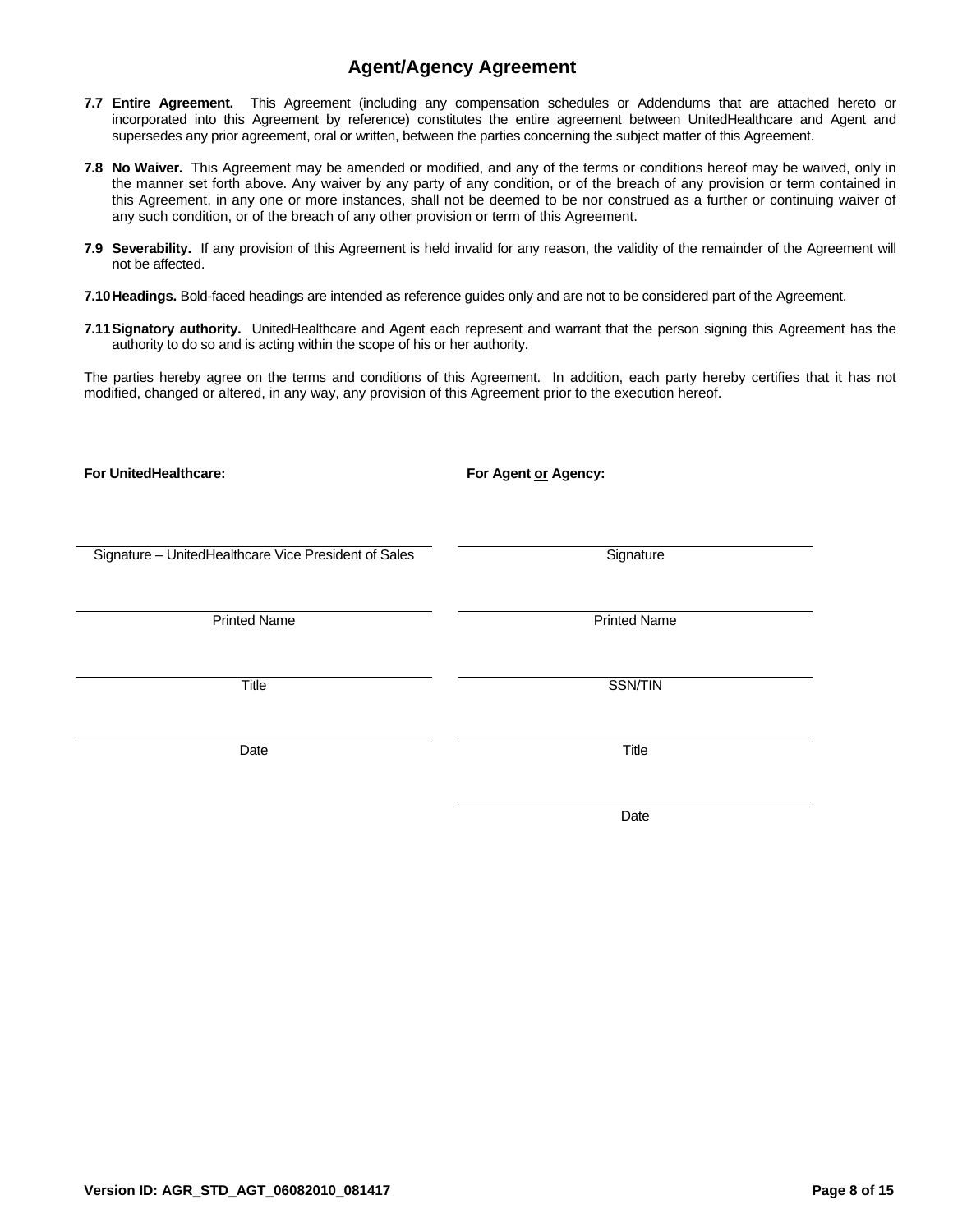## **Addendum 1 Data Security Attestation**

This Addendum to the Agent/Agency Agreement (Agreement) reiterates Agent's obligation to protect and secure "Protected Health Information" ("PHI"), under the Health Insurance Portability and Accountability Act of 1996 ("HIPAA"), and "nonpublic personal information" under the Gramm-Leach-Bliley Act and implementing regulations ("GLB"), according to the terms of the Agreement.

Agent hereby acknowledges that Agent may act as a Business Associate to UnitedHealth Group and/or its subsidiary. Agent attests that Agent meets or exceeds the applicable privacy and security requirements of: (1) the Agreement; (2) the Health Insurance Portability and Accountability Act of 1996 ("HIPAA") and its implementing regulations at 45 C.F.R. Parts 160-164, (3) the Gramm-Leach-Bliley Act and implementing regulations ("GLB"), (4) applicable state law governing data protection; and (5) the applicable Payment Card Industry Data Security Standards.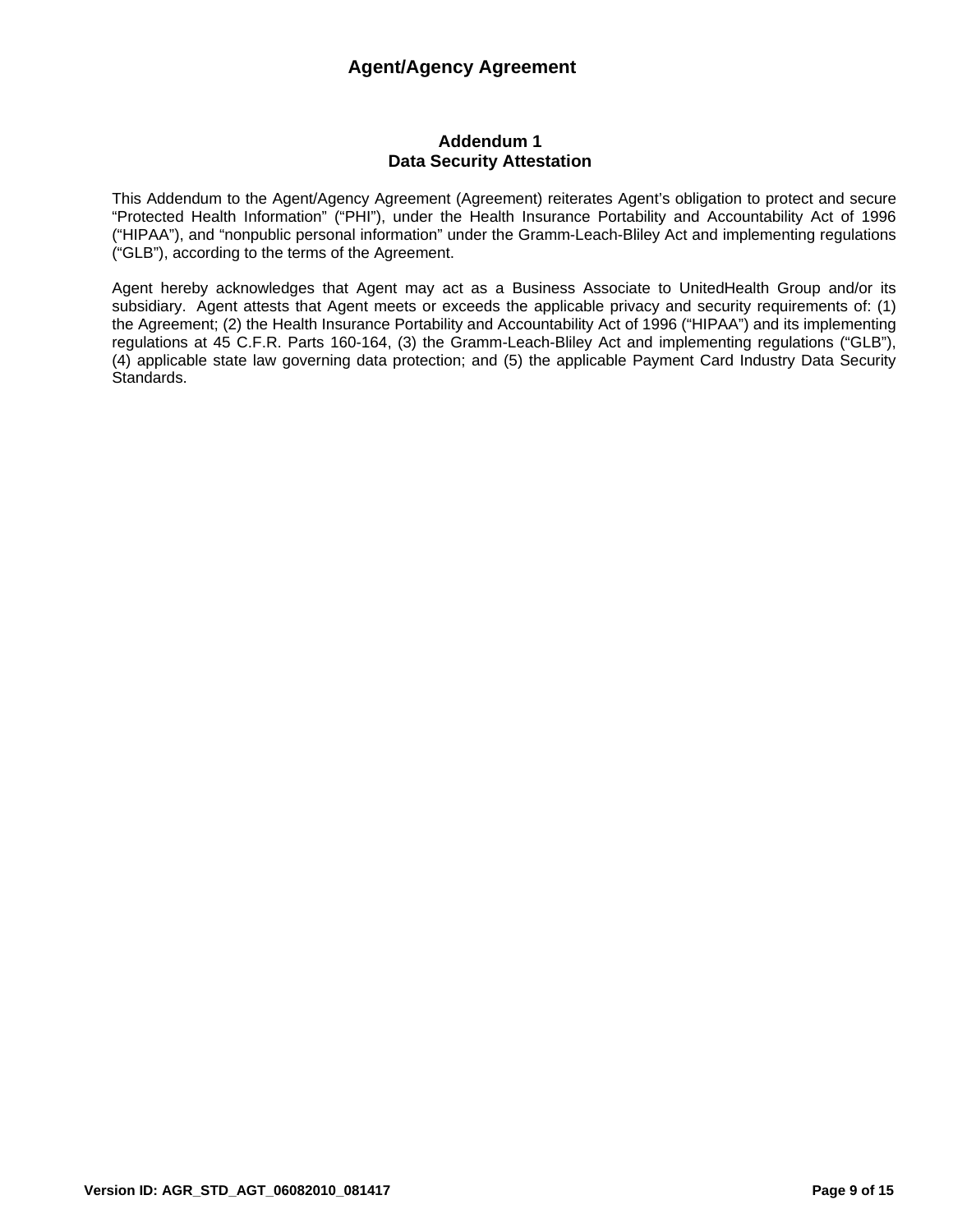

**Request for Appointment of Insurance Producer** 

## **For UnitedHealthcare Office Use Only:**

Agency Producer ID\_\_\_\_\_\_\_\_\_\_\_\_

Indiv. Producer ID \_\_\_\_\_\_\_\_\_\_\_\_\_\_\_Spec. Arr.

## **Please type or print legibly.**

| Section 1: Demographic Information--Individual                                                                                                                                                                                 |                                                               |                    |                                                  |                                                                   |               |       |
|--------------------------------------------------------------------------------------------------------------------------------------------------------------------------------------------------------------------------------|---------------------------------------------------------------|--------------------|--------------------------------------------------|-------------------------------------------------------------------|---------------|-------|
| Producer Name<br>Mr. Ms. Mrs.<br>(Registered with IRS)                                                                                                                                                                         | (Last Name)<br>Date of Birth / /                              |                    | (First Name)<br>Suffix Jr.                       | $\mathsf{Sr} \sqcap \mathsf{I} \sqcap \mathsf{II}$ Other $\sqcap$ | (Middle Name) |       |
|                                                                                                                                                                                                                                |                                                               |                    |                                                  | Email <b>Exercise Service Service Service</b>                     |               |       |
|                                                                                                                                                                                                                                |                                                               |                    |                                                  |                                                                   |               |       |
| c/o (Optional)                                                                                                                                                                                                                 |                                                               | (Street or PO Box) | (City)                                           |                                                                   | (State)       | (ZIP) |
|                                                                                                                                                                                                                                | (Street-must be actual street address, no PO boxes)           |                    | (City)                                           |                                                                   | (State)       | (ZIP) |
| NPN: the contract of the contract of the contract of the contract of the contract of the contract of the contract of the contract of the contract of the contract of the contract of the contract of the contract of the contr |                                                               |                    |                                                  |                                                                   |               |       |
| <b>Section 2: Demographic Information-Agency</b><br>Producer Name                                                                                                                                                              |                                                               | <b>or</b>          | Check here if you are NOT working with an agency |                                                                   |               |       |
| (Registered with IRS)                                                                                                                                                                                                          |                                                               |                    | (Legal Entity Name) (DBA Name--Optional)         |                                                                   |               |       |
|                                                                                                                                                                                                                                | Taxpayer Type: □ Corp □ Sole Prop. □ LLC □ LLP □ Other Entity |                    |                                                  |                                                                   |               |       |
| Phone # $($ $)$ $)$ $ )$ $\mathsf{Ext.}$ $\mathsf{Ext.}$ $\mathsf{Fax \# }$ $($ $)$ $ \mathsf{Email}$ $\mathsf{Email}$                                                                                                         |                                                               |                    |                                                  |                                                                   |               |       |
|                                                                                                                                                                                                                                |                                                               |                    |                                                  |                                                                   |               |       |
| Mail. Addr. <u>Co (Optional)</u>                                                                                                                                                                                               |                                                               | (Street or PO Box) | (City)                                           |                                                                   | (State)       | (ZIP) |
| Bus. Addr. (Street—must be street address, no PO boxes)<br>Licensing/Commissions Contact Name (Optional)__________                                                                                                             |                                                               |                    | (City)                                           |                                                                   | (State)       | (ZIP) |
| Phone # ( ____ ) ________________ Ext. ___________ Fax # (_______) _____________                                                                                                                                               |                                                               |                    |                                                  | Email _____                                                       |               |       |
| Do you plan to assign commissions to an agency or an individual other than yourself?<br>(If Yes, please complete the Compensation Assignment Form for the assignment to be effective.)                                         |                                                               |                    |                                                  |                                                                   | Yes           | No.   |

## **Section 3: Certification**

**All** producers must complete **all** questions in this section. Please check **Yes** or **No**. If you answer **Yes** to any question, please attach a separate sheet with an explanation.

| # | Question                                                                                                                                                                                       | Yes | No |
|---|------------------------------------------------------------------------------------------------------------------------------------------------------------------------------------------------|-----|----|
|   | Have you ever pled guilty or been convicted of a felony (either state or federal) or misdemeanor<br>(including participation in court ordered programs and excluding minor traffic offenses)?  |     |    |
| 2 | Has your insurance license ever been suspended or revoked?                                                                                                                                     |     |    |
| 3 | Have you ever had an appointment terminated "For Cause" by any insurer or financial services<br>institution?                                                                                   |     |    |
| 4 | Have you ever been investigated or fined by an Insurance Regulatory Authority?                                                                                                                 |     |    |
| 5 | Do you owe any debt or balance to any insurer, general agent, or financial service institution that has<br>remained overdue for more than 60 days?                                             |     |    |
| 6 | Have you ever been the subject of a bankruptcy petition or proceeding in the last seven (7) years?                                                                                             |     |    |
|   | Are there any outstanding liens or judgments against you?                                                                                                                                      |     |    |
| 8 | Have you ever been excluded, or are you aware of actions that could result in exclusion, by the OIG<br>from participation in a government health care program, including Medicare or Medicaid? |     |    |
| 9 | Have you ever been barred, or are you aware of actions that could result in debarment, by the General<br>Service Administration from being a government contractor?                            |     |    |

## **Section 4: Signature**

I am hereby notified that inquiries may be made by UnitedHealthcare, its affiliates, and/or outside entities regarding my character, general reputation, business experience, credit history, personal characteristics, and insurance license status. I authorize such knowledge/information to be released to UnitedHealthcare or its legal representative (upon written request, additional information as to the nature and scope of the report can be provided.) A photocopy or facsimile of this signed authorization shall be as valid as the original. Under penalties of perjury, I certify that information provided by me in this application or in any accompanying documents is correct and complete and the number shown on this form is my correct taxpayer identification number and I am not subject to backup withholding. If appointed to represent UnitedHealthcare and its ffiliates, I understand that I am considered an independent contractor, and not an employee of such company(ies). This application and any attachments become a part of the producer file with any of the companies that I am appointed to represent. This form is not valid until signed and dated.

 $\frac{1}{2}$ 

**(Date) (Signature) (Title—if signing on behalf of an agency)**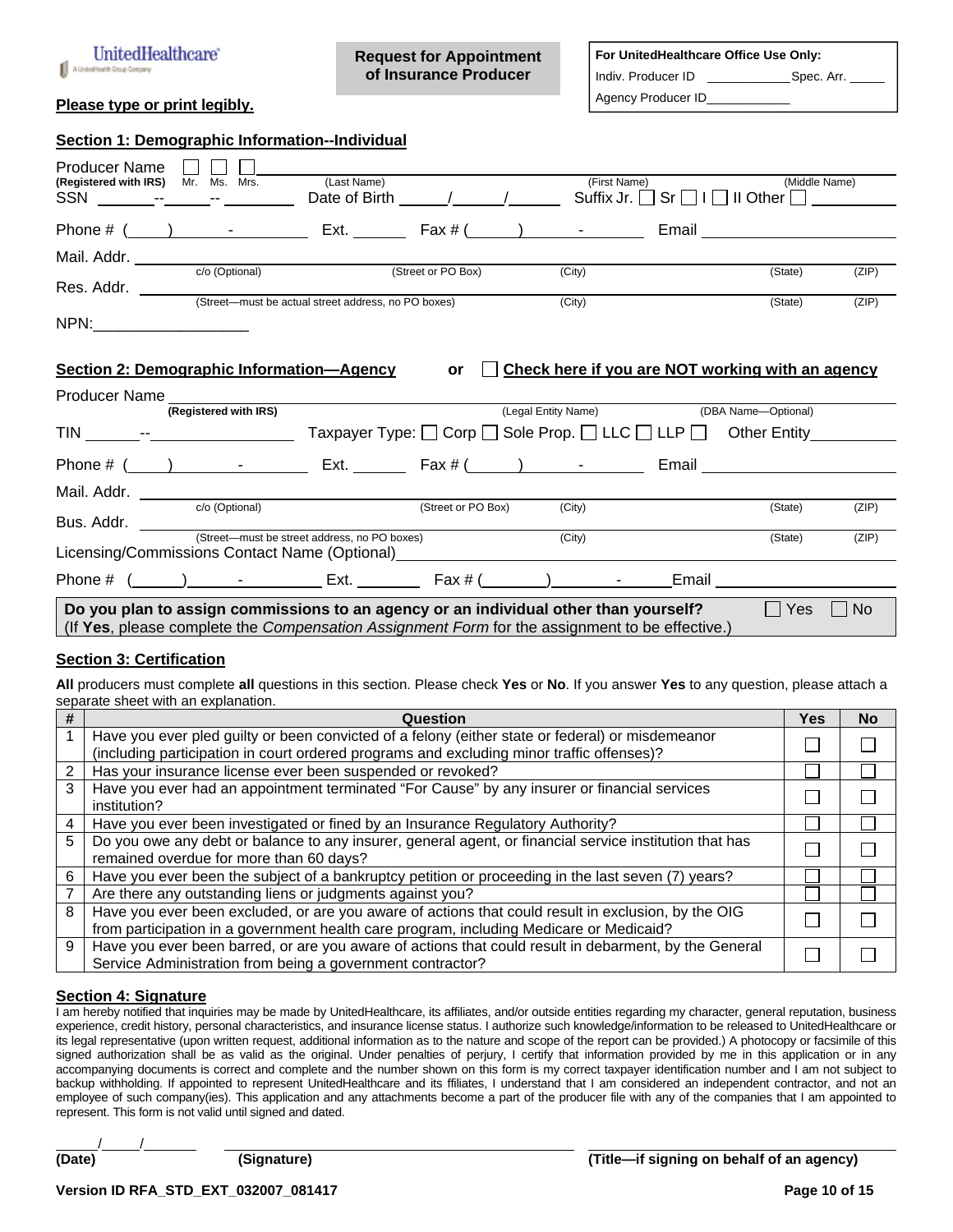## **Section 5: License & Appointment Detail**

1. State where you hold a **Resident** insurance license License License 2012 License #: License #: License #:

2. Lines of Authority for which you are currently licensed (check all that apply):

 $\Box$  Life  $\Box$  Accident/Health  $\Box$  HMO  $\Box$  Other  $\Box$ 

3. Indicate the states in which you are licensed and wish to be appointed **(please attach a copy of your current license for each state listed below)**. If you have more licenses, please list them on a separate sheet.

|              | <b>Individual Licenses</b> |                                  |                                     |              | <b>Agency Licenses</b> | (Agency licenses not required in IA, TN, VT, and WI) |                                     |
|--------------|----------------------------|----------------------------------|-------------------------------------|--------------|------------------------|------------------------------------------------------|-------------------------------------|
| <b>State</b> | License #                  | License<br><b>Effective Date</b> | License<br><b>Expiration Date *</b> | <b>State</b> | License #              | License<br><b>Effective Date</b>                     | License<br><b>Expiration Date *</b> |
|              |                            |                                  |                                     |              |                        |                                                      |                                     |
|              |                            |                                  |                                     |              |                        |                                                      |                                     |
|              |                            |                                  |                                     |              |                        |                                                      |                                     |
|              |                            |                                  |                                     |              |                        |                                                      |                                     |
|              |                            |                                  |                                     |              |                        |                                                      |                                     |

\* Indicate License Expiration Date only if it is printed on your license.

4. Florida Non-Residents: Do you physically enter the State of Florida to sell UHC products?  $\Box$  Yes  $\Box$  No

If you are a non-resident Florida agent physically entering the State of Florida to conduct business, you must complete the Florida Non-Residents County Appointment Form.

5. Please indicate the products for which you are applying to sell:

**Standard Appointments:** You will be appointed for all of UnitedHealthcare's products below depending on state guidelines:

| UnitedHealthcare Medical and Life Insurance (PPO, POS, etc.)<br>PacifiCare Medical and Life Insurance<br>MAMSI Life & Health Insurance Company<br><b>MD Individual Practice Association</b><br><b>Oxford Health Insurance</b> |                         | UnitedHealthcare HMO<br>PacifiCare HMO<br>Optimum Choice, Inc.<br>UnitedHealthCare of the River Valley, Inc.<br>Oxford HMO |
|-------------------------------------------------------------------------------------------------------------------------------------------------------------------------------------------------------------------------------|-------------------------|----------------------------------------------------------------------------------------------------------------------------|
| <b>Special Appointments</b><br>(You must have a relationship with a UHG Specialized Care Company to sell these products):                                                                                                     |                         |                                                                                                                            |
| Specialty Products (Vision, Dental)                                                                                                                                                                                           | $\Box$ Retiree/Medicare | $\Box$ Unimerica Life and Disability                                                                                       |

6. Are there any special circumstances you would like us to know about when processing your appointments?

Please return completed form to the UnitedHealthcare contact who provided you the appointment package or to the appointment credentialing department with the contact information listed on the broker checklist.

**IMPORTANT!!! No business may be placed with UnitedHealthcare until all state licensing and UnitedHealthcare appointment and/or contract requirements have been met. UnitedHealthcare Producer Credentialing will notify you in writing if your appointment has been approved.**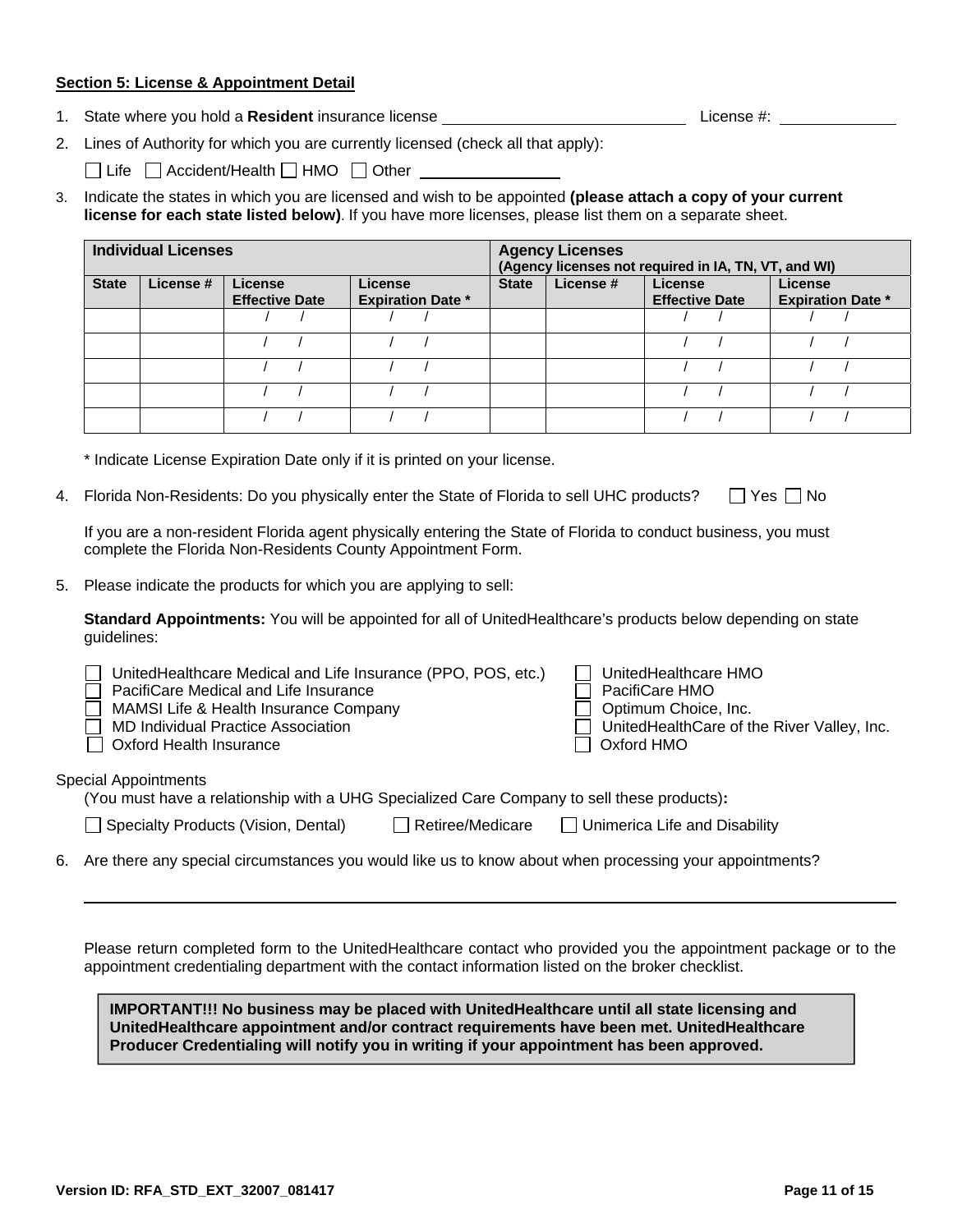

# **Florida Non-Resident County Appointment Form**

If you are a non-resident of Florida and you physically enter the state of Florida to conduct business, you must be appointed in all Florida counties in which you sell UHC products. Please complete this form and submit it to your sales office contact. Please call the Broker Customer Service Center at 1-888-842-4571 with any questions.

|     | <b>Producer Name</b>                                                    |             |                     |              |               |
|-----|-------------------------------------------------------------------------|-------------|---------------------|--------------|---------------|
| SSN |                                                                         | (Last Name) |                     | (First Name) | (Middle Name) |
|     | Please check the Florida counties below in which you sell UHC products: |             |                     |              |               |
|     | <b>All Counties</b>                                                     |             | Holmes              |              | Sumter        |
|     | Alachua                                                                 |             | <b>Indian River</b> |              | Suwanee       |
|     | <b>Baker</b>                                                            |             | Jackson             |              | <b>Taylor</b> |
|     | Bay                                                                     |             | Jefferson           |              | Union         |
|     | <b>Bradford</b>                                                         |             | Lafayette           |              | Volusia       |
|     | <b>Brevard</b>                                                          |             | Lake                |              | Wakulla       |
|     | <b>Broward</b>                                                          |             | Lee                 |              | Walton        |
|     | Calhoun                                                                 |             | Leon                |              | Washington    |
|     | Charlotte                                                               |             | Levy                |              |               |
|     | Citrus                                                                  |             | Liberty             |              |               |
|     | Clay                                                                    |             | Madison             |              |               |
|     | Collier                                                                 |             | Manatee             |              |               |
|     | Columbia                                                                |             | Marion              |              |               |
|     | Dade                                                                    |             | Martin              |              |               |
|     | De Soto                                                                 |             | Monroe              |              |               |
|     | Dixie                                                                   |             | Nassau              |              |               |
|     | Duval                                                                   |             | Okaloosa            |              |               |
|     | Escambia                                                                |             | Okeechobee          |              |               |
|     | Flagler                                                                 |             | Orange              |              |               |
|     | Franklin                                                                |             | Osceola             |              |               |
|     | Gadsden                                                                 |             | Palm Beach          |              |               |
|     | Gilchrist                                                               |             | Pasco               |              |               |
|     | Glades                                                                  |             | Pinellas            |              |               |
|     | Gulf                                                                    |             | Polk                |              |               |
|     | Hamilton                                                                |             | Putnam              |              |               |
|     | Hardee                                                                  |             | Santa Rosa          |              |               |
|     | Hendry                                                                  |             | Sarasota            |              |               |
|     | Hernando                                                                |             | Seminole            |              |               |
|     | Highlands                                                               |             | St. Johns           |              |               |
|     | Hillsborough                                                            |             | St. Lucie           |              |               |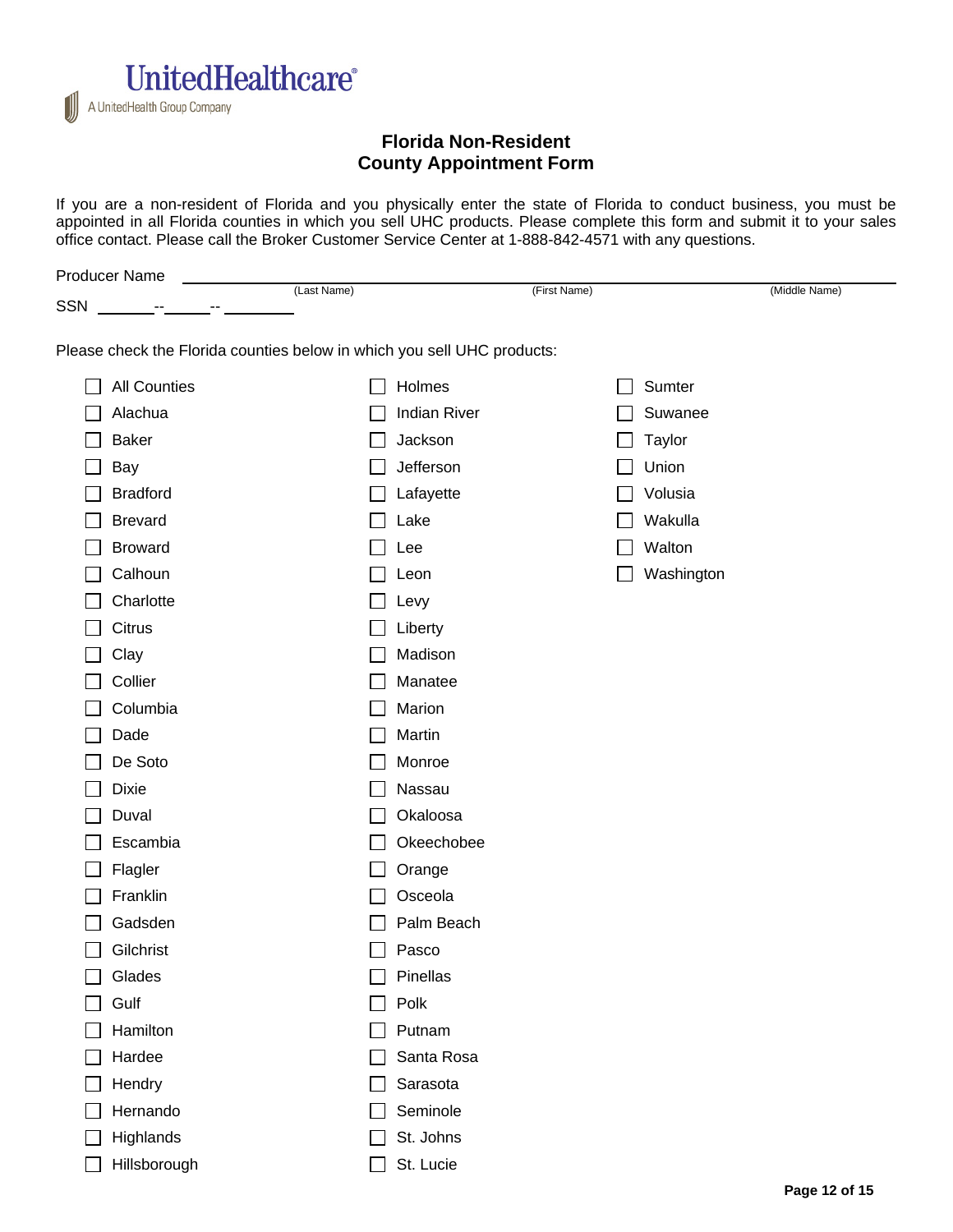

# **Compensation Assignment Form**

## **Note: Both Assignor and Assignee must be licensed and appointed by UnitedHealthcare for the assignment to be effective.**

## **I. Assignor Information:**

| Name:                                     |      | Street: |
|-------------------------------------------|------|---------|
| <b>SSN or TIN:</b>                        |      | City:   |
| UHC Producer ID or Payee Code (if known): |      | State:  |
| Tel:<br>Email:                            | Fax: | Zip:    |

## **II. Assignee Information:**

| Name:                                     |      | Street: |
|-------------------------------------------|------|---------|
| <b>SSN or TIN:</b>                        |      | City:   |
| UHC Producer ID or Payee Code (if known): |      | State:  |
| Tel:<br>Email:                            | Fax: | Zip:    |

## **III. Scope of the Assignment (please mark one):**

- **Primary Assignment for all business placed with UnitedHealthcare** (all Writing Agent Compensation Relationships to previous Assignee will be terminated and new relationships to new Assignee established)
- $\Box$  Specific Groups (please list group # and group name):

| Group # | <b>Group Name</b>                                                   |
|---------|---------------------------------------------------------------------|
|         |                                                                     |
|         |                                                                     |
|         |                                                                     |
|         | If more than 3 groups, please mark here and attach a separate list. |

## **IV. Timeframe of the Assignment:**

#### **New Assignment Effective Immediately (current date will be used)**

The assignment is effective on  $\frac{1}{1}$  / (If the assignment should be effective before or after the current date, please specify the date.) *No retro change of assignment is permitted if commissions were already paid to a previous Assignee.*

I, the Assignor, hereby sell, assign and transfer to the Assignee named above, its legal representative or assigns, the commissions, other compensation, and payments now due or which become due on business specified above after the date this Assignment is recorded by UnitedHealthcare. I authorize the Assignee, its legal representative(s) and assign(s) to collect all such commissions and other compensation and payments. These commissions and other compensation and payments are for the Assignee's full use and benefit. I ratify and confirm all that the Assignee, its legal representative(s) and assign(s) lawfully do or cause to be done by virtue of this Assignment.

This Assignment is subject to all the terms and provisions of any contracts that may be in force between Assignor, Assignee, and UnitedHealthcare, including but not limited to retention of first lien, security interest and offset rights against the assigned commissions and other compensation and payments to secure payment of any indebtedness which I or the Assignee may now or in the future owe to UnitedHealthcare. I agree to indemnify and hold UnitedHealthcare harmless from any amounts which UnitedHealthcare pays under this Assignment

I hereby certify that this Assignment is the result of an arm's length agreement between the Assignee and myself and that the Assignee has paid me good and valuable consideration for this Assignment. I understand that UnitedHealthcare is not responsible for the validity, sufficiency, or tax consequences of this Assignment. I understand that I am solely responsible for notification and any contractual obligations that I may have with a previous Assignee when I request to change the assignment.

\_\_\_\_\_\_\_\_\_\_\_\_\_\_\_\_\_\_\_\_\_\_\_\_\_\_\_\_\_\_\_\_\_\_\_\_\_\_\_\_ **(Signature of Assignor) (Date)**

**(Title: Owner, President, Officer, etc.**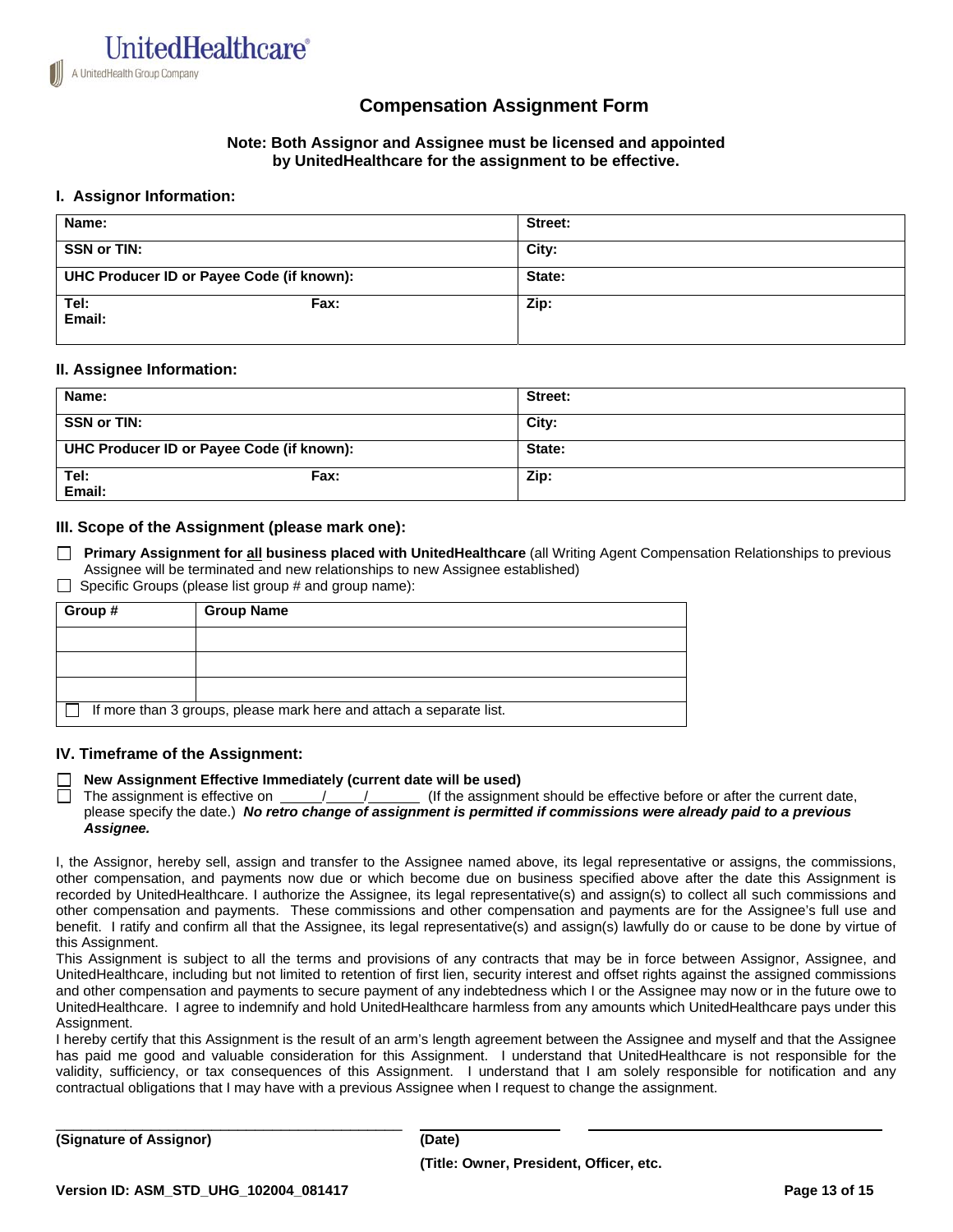

Oxford

# **Direct Deposit/Electronic Funds Transfer (EFT) Request for Agent/Broker Commissions**

## **New Agreement Change Bank Account**

- 1. Agent/Broker/Agency hereby requests Electronic Funds Transfer (EFT) Oxford commissions.
- 2. Agent/Broker/Agency requests EFT for his/her/their own purposes and convenience and to replace mailed checks.
- 3. Agent/Broker/Agency recognizes that EFT is available for routine commissions payable only.
- 4. EFT shall be subject to all rules, procedures and requirements of banking institutions involved, and of any concerned regulatory agencies.
- 5. Agent/Broker/Agency hereby requests and warrants that this request for payment of commissions through EFT is signed by its duly authorized representative. This individual will be the account's contact person and he/she hereby represents and warrants that he/she is authorized to make this request on behalf of the Agent/Broker/Agency.
- 6. Agent/Broker/Agency hereby acknowledges that with the implementation of EFT, hardcopy commission statements will no longer be mailed. It is the responsibility of Agent/Broker/Agency to access Web statements at oxfordhealth.com. For help accessing the Web statements, please call Broker Technical Support at 1-888-201-4216 Monday through Friday, 8 a.m. to 5 p.m.
- 7. All year-end 1099 tax forms are issued to the tax ID for the entity-designated Agent of Record regardless of the bank account receiving the payment. No changes to 1099 tax forms will be made once issued.
- 8. You must notify us immediately of any changes to the banking information (e.g, routing or account number). Changes should be sent to OxProducerComp@uhc.com. No retroactive adjustments will be made in the event information is not kept current.
- 9. If the checking account information provided below is not in your name, you hereby represent that you have authority and control over the funds deposited into such account.

# **If you are already enrolled in our EFT program and are requesting to change your bank account information, you must complete and submit this form, along with a voided check.**

|                                                                                                      | Please allow up to 30 days for us to process your request. |               |
|------------------------------------------------------------------------------------------------------|------------------------------------------------------------|---------------|
|                                                                                                      | ***PLEASE PRINT CLEARLY - ALL FIELDS ARE REQUIRED***       |               |
|                                                                                                      |                                                            |               |
| <b>Checking Account Information</b>                                                                  |                                                            |               |
| Transit/ABA Number: ________________________________Checking Account Number: _______________________ |                                                            |               |
|                                                                                                      |                                                            |               |
|                                                                                                      |                                                            |               |
| (if signing on behalf of Agency)                                                                     |                                                            |               |
| Version ID: ASM_STD_UHG_102004_081417                                                                |                                                            | Page 14 of 15 |